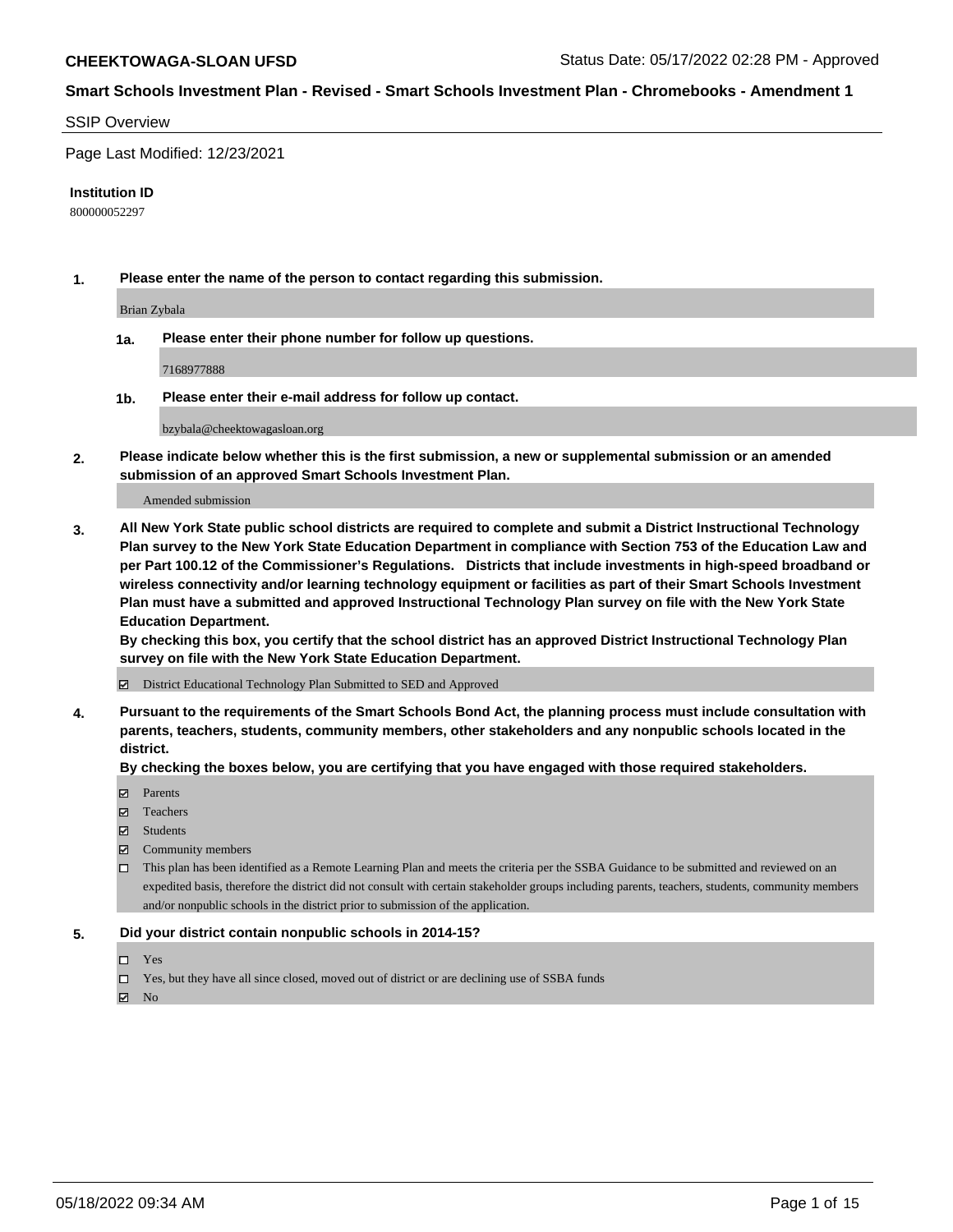### SSIP Overview

Page Last Modified: 12/23/2021

#### **6. Certify that the following required steps have taken place by checking the boxes below:**

- The district developed and the school board approved a preliminary Smart Schools Investment Plan.
- $\boxtimes$  The preliminary plan was posted on the district website for at least 30 days. The district included an address to which any written comments on the plan should be sent.
- $\boxtimes$  The school board conducted a hearing that enabled stakeholders to respond to the preliminary plan. This hearing may have occured as part of a normal Board meeting, but adequate notice of the event must have been provided through local media and the district website for at least two weeks prior to the meeting.
- The district prepared a final plan for school board approval and such plan has been approved by the school board.
- $\boxtimes$  The final proposed plan that has been submitted has been posted on the district's website.
- This Plan has been identified as a Remote Learning Plan and meets the criteria per the SSBA Guidance to be submitted and reviewed on an expedited basis, therefore this plan has not met certain stakeholder engagement requirements including, consulting with nonpublic schools in advance of plan submission, having the school board conduct a hearing on the plan and/or posting the plan to the district website for a minimum of 30 days. This district will post the Remote Learning Plan to the district's website upon submission of the application.
- **6a. Please upload the proposed Smart Schools Investment Plan (SSIP) that was posted on the district's website, along with any supporting materials. Note that this should be different than your recently submitted Educational Technology Survey. The Final SSIP, as approved by the School Board, should also be posted on the website and remain there during the course of the projects contained therein.**

Smart Schools Inventment Plan on Website.pdf Smart Schools Investment Plan - Revised - For Website.pdf Narrative Update of SMART Schools 12.21.docx

**6b. Enter the webpage address where the final Smart Schools Investment Plan is posted. The Plan should remain posted for the life of the included projects.**

https://www.cheektowagasloan.org/Page/972

**7. Please enter an estimate of the total number of students and staff that will benefit from this Smart Schools Investment Plan based on the cumulative projects submitted to date.**

1,272

**8. An LEA/School District may partner with one or more other LEA/School Districts to form a consortium to pool Smart Schools Bond Act funds for a project that meets all other Smart School Bond Act requirements. Each school district participating in the consortium will need to file an approved Smart Schools Investment Plan for the project and submit a signed Memorandum of Understanding that sets forth the details of the consortium including the roles of each respective district.**

 $\Box$  The district plans to participate in a consortium to partner with other school district(s) to implement a Smart Schools project.

**9. Please enter the name and 6-digit SED Code for each LEA/School District participating in the Consortium.**

| <b>Partner LEA/District</b> | ISED BEDS Code |
|-----------------------------|----------------|
| (No Response)               | (No Response)  |

**10. Please upload a signed Memorandum of Understanding with all of the participating Consortium partners.**

(No Response)

**11. Your district's Smart Schools Bond Act Allocation is:**

\$1,351,882

**12. Final 2014-15 BEDS Enrollment to calculate Nonpublic Sharing Requirement**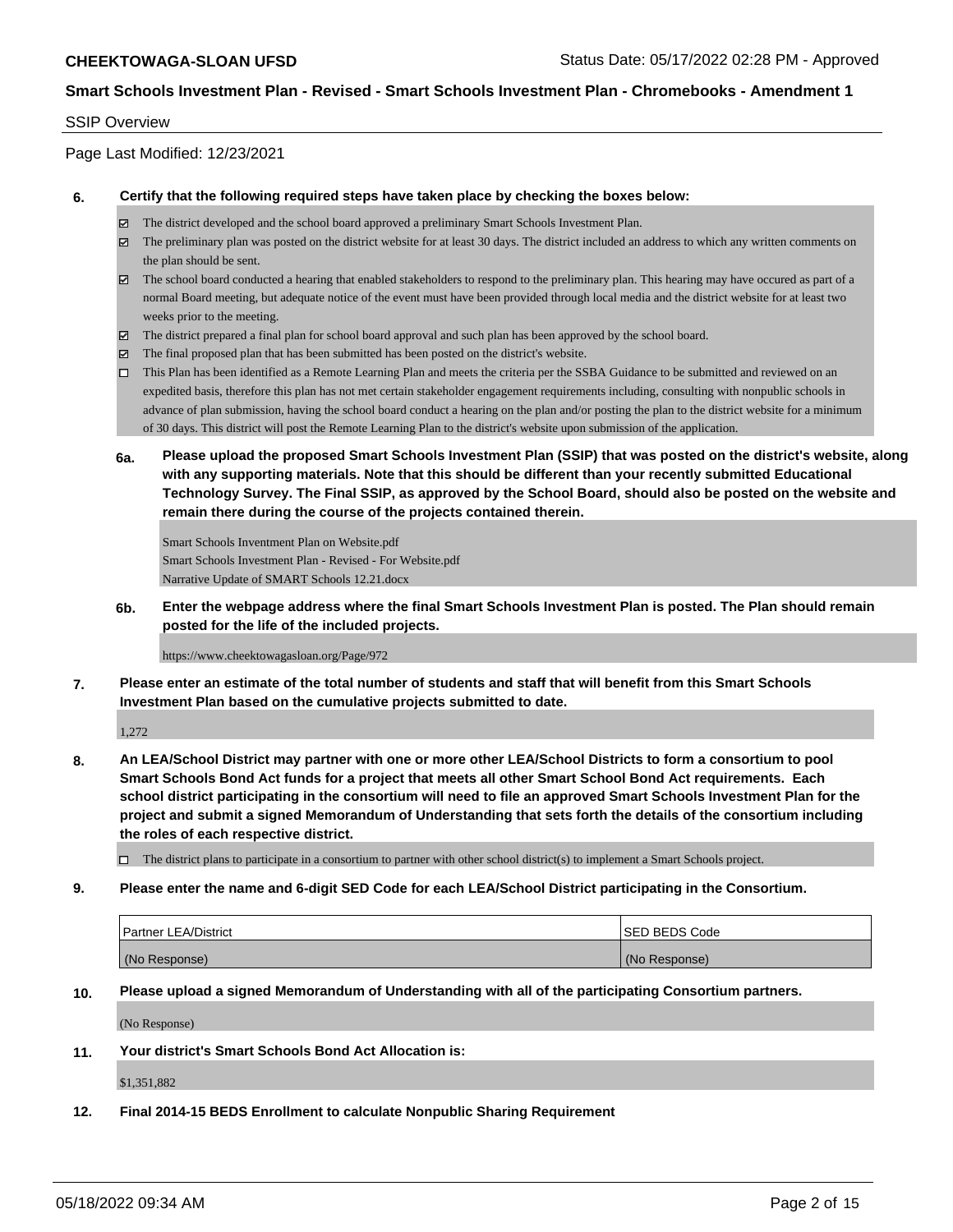SSIP Overview

Page Last Modified: 12/23/2021

|            | Public Enrollment | Nonpublic Enrollment | <b>Total Enrollment</b> | l Nonpublic Percentage |
|------------|-------------------|----------------------|-------------------------|------------------------|
| Enrollment | ,380              |                      | .380.00                 | 0.00                   |

**13. This table compares each category budget total, as entered in that category's page, to the total expenditures listed in the category's expenditure table. Any discrepancies between the two must be resolved before submission.**

|                                            | Sub-Allocations | <b>Expenditure Totals</b> | Difference |
|--------------------------------------------|-----------------|---------------------------|------------|
| School Connectivity                        | 0.00            | 0.00                      | 0.00       |
| Connectivity Projects for<br>Communities   | 0.00            | 0.00                      | 0.00       |
| Classroom Technology                       | 37,368.00       | 37,368.00                 | 0.00       |
| Pre-Kindergarten Classrooms                | 0.00            | 0.00                      | 0.00       |
| Replace Transportable<br><b>Classrooms</b> | 0.00            | 0.00                      | 0.00       |
| High-Tech Security Features                | 0.00            | 0.00                      | 0.00       |
| Nonpublic Loan                             | 0.00            | 0.00                      | 0.00       |
| Totals:                                    | 37,368          | 37,368                    | 0          |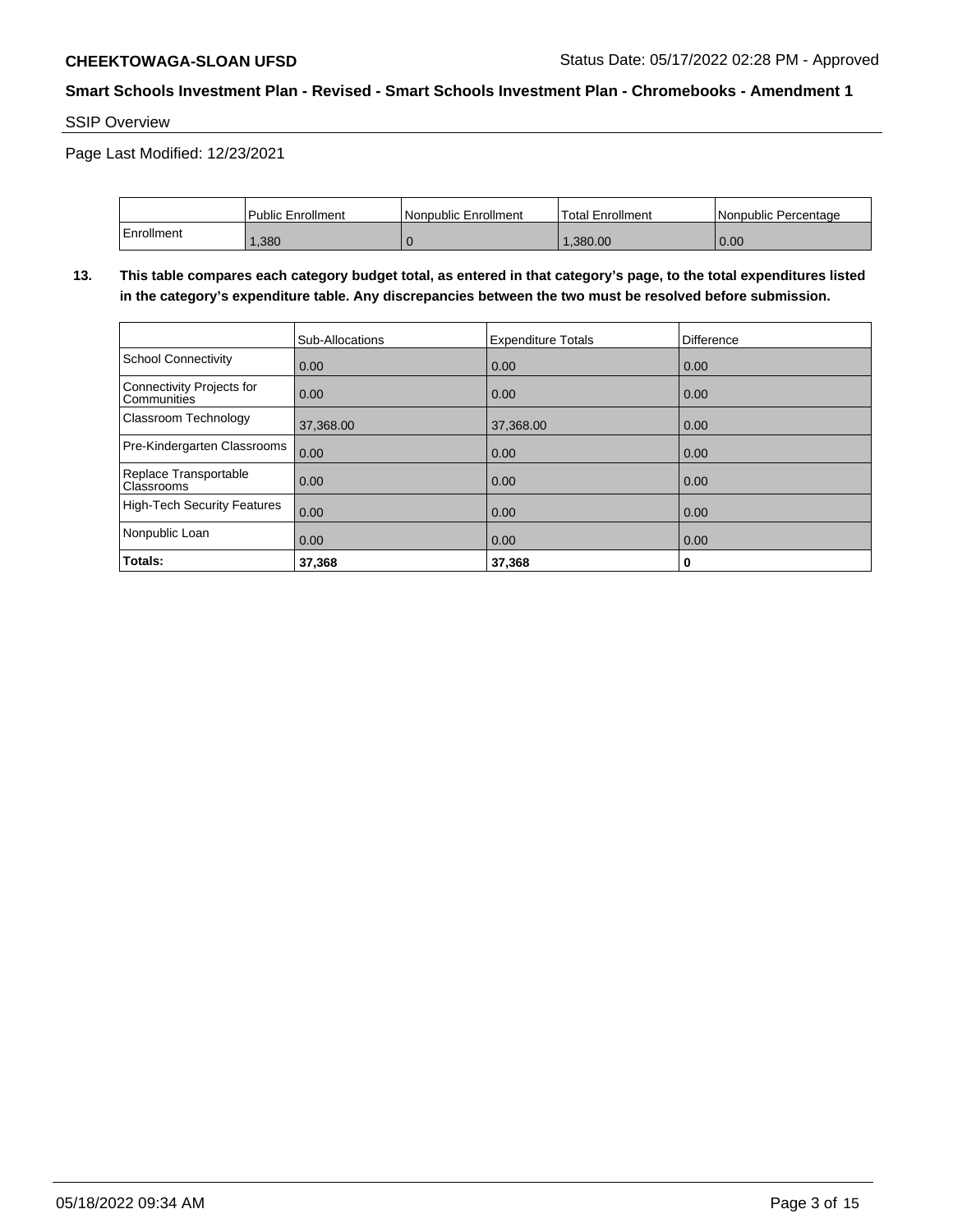## School Connectivity

Page Last Modified: 09/14/2021

- **1. In order for students and faculty to receive the maximum benefit from the technology made available under the Smart Schools Bond Act, their school buildings must possess sufficient connectivity infrastructure to ensure that devices can be used during the school day. Smart Schools Investment Plans must demonstrate that:**
	- **• sufficient infrastructure that meets the Federal Communications Commission's 100 Mbps per 1,000 students standard currently exists in the buildings where new devices will be deployed, or**
	- **• is a planned use of a portion of Smart Schools Bond Act funds, or**
	- **• is under development through another funding source.**

**Smart Schools Bond Act funds used for technology infrastructure or classroom technology investments must increase the number of school buildings that meet or exceed the minimum speed standard of 100 Mbps per 1,000 students and staff within 12 months. This standard may be met on either a contracted 24/7 firm service or a "burstable" capability. If the standard is met under the burstable criteria, it must be:**

**1. Specifically codified in a service contract with a provider, and**

**2. Guaranteed to be available to all students and devices as needed, particularly during periods of high demand, such as computer-based testing (CBT) periods.**

**Please describe how your district already meets or is planning to meet this standard within 12 months of plan submission.**

(No Response)

- **1a. If a district believes that it will be impossible to meet this standard within 12 months, it may apply for a waiver of this requirement, as described on the Smart Schools website. The waiver must be filed and approved by SED prior to submitting this survey.**
	- By checking this box, you are certifying that the school district has an approved waiver of this requirement on file with the New York State Education Department.
- **2. Connectivity Speed Calculator (Required). If the district currently meets the required speed, enter "Currently Met" in the last box: Expected Date When Required Speed Will be Met.**

|                  | l Number of<br><b>Students</b> | Required Speed<br>l in Mbps | Current Speed in<br><b>Mbps</b> | <b>Expected Speed</b><br>to be Attained | Expected Date<br>When Reauired |
|------------------|--------------------------------|-----------------------------|---------------------------------|-----------------------------------------|--------------------------------|
|                  |                                |                             |                                 | Within 12 Months 1Speed Will be Met     |                                |
| Calculated Speed | (No Response)                  | 0.00                        | (No Response)                   | (No Response)                           | (No Response)                  |

**3. Describe how you intend to use Smart Schools Bond Act funds for high-speed broadband and/or wireless connectivity projects in school buildings.**

(No Response)

**4. Describe the linkage between the district's District Instructional Technology Plan and how the proposed projects will improve teaching and learning. (There should be a link between your response to this question and your responses to Question 1 in Section IV - NYSED Initiatives Alignment: "Explain how the district use of instructional technology will serve as a part of a comprehensive and sustained effort to support rigorous academic standards attainment and performance improvement for students."** 

**Your answer should also align with your answers to the questions in Section II - Strategic Technology Planning and the associated Action Steps in Section III - Action Plan.)**

(No Response)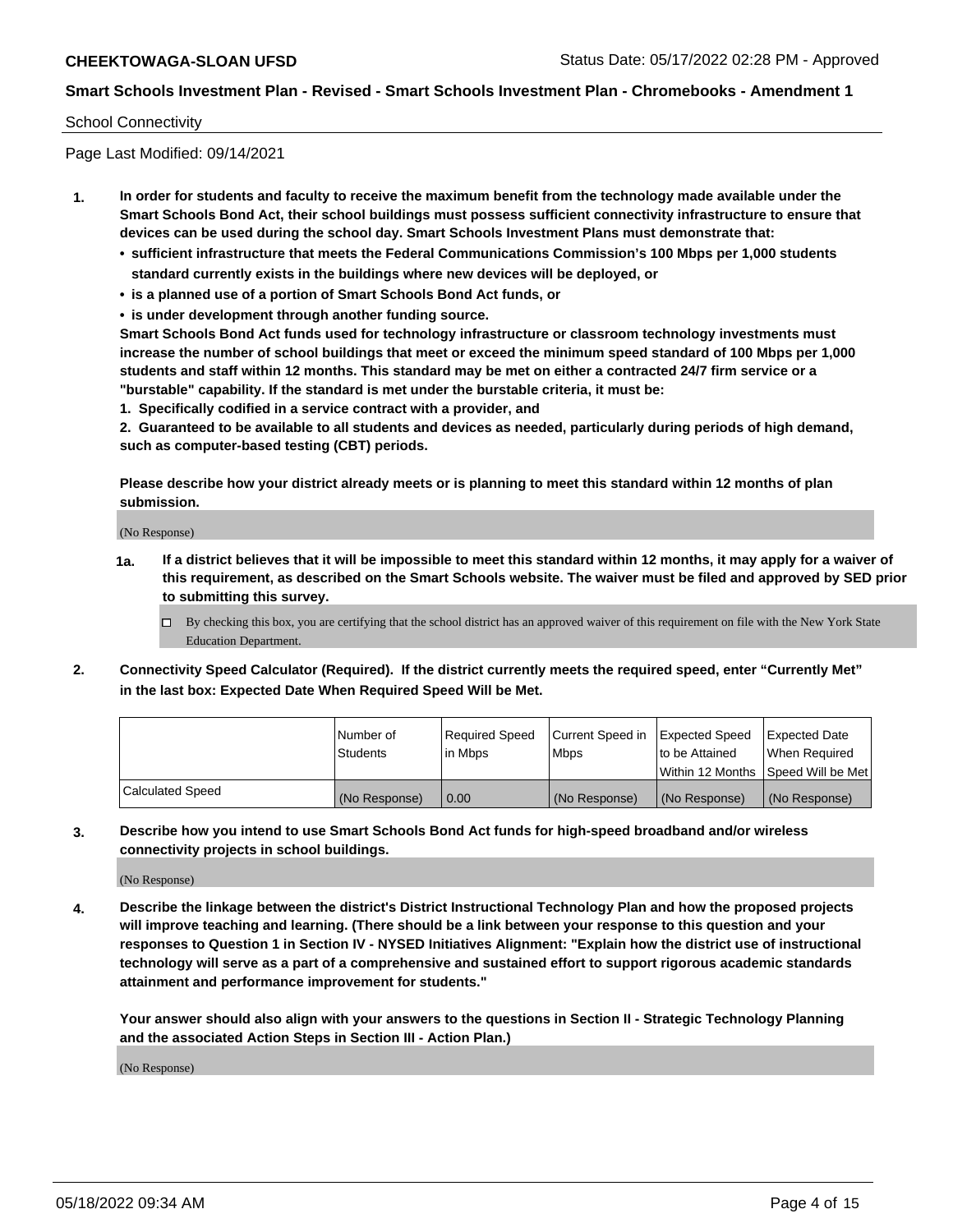#### School Connectivity

Page Last Modified: 09/14/2021

**5. If the district wishes to have students and staff access the Internet from wireless devices within the school building, or in close proximity to it, it must first ensure that it has a robust Wi-Fi network in place that has sufficient bandwidth to meet user demand.**

**Please describe how you have quantified this demand and how you plan to meet this demand.**

(No Response)

**6. Smart Schools plans with any expenditures in the School Connectivity category require a project number from the Office of Facilities Planning. Districts must submit an SSBA LOI and receive project numbers prior to submitting the SSIP. As indicated on the LOI, some projects may be eligible for a streamlined review and will not require a building permit.**

**Please indicate on a separate row each project number given to you by the Office of Facilities Planning.**

| Project Number |  |
|----------------|--|
| (No Response)  |  |

**7. Certain high-tech security and connectivity infrastructure projects may be eligible for an expedited review process as determined by the Office of Facilities Planning.**

**Was your project deemed eligible for streamlined review?**

(No Response)

#### **8. Include the name and license number of the architect or engineer of record.**

| Name          | I License Number |
|---------------|------------------|
| (No Response) | (No Response)    |

#### **9. Public Expenditures – Loanable (Counts toward the nonpublic loan calculation)**

| Select the allowable expenditure type.<br>Repeat to add another item under each type. | <b>PUBLIC</b> Items to be<br>Purchased | Quantity         | Cost Per Item    | <b>Total Cost</b> |
|---------------------------------------------------------------------------------------|----------------------------------------|------------------|------------------|-------------------|
| (No Response)                                                                         | (No Response)                          | (No<br>Response) | (No<br>Response) | 0.00              |
|                                                                                       |                                        | 0                | 0.00             |                   |

## **10. Public Expenditures – Non-Loanable (Does not count toward nonpublic loan calculation)**

| Select the allowable expenditure | <b>PUBLIC</b> Items to be purchased | Quantity      | Cost per Item | <b>Total Cost</b> |
|----------------------------------|-------------------------------------|---------------|---------------|-------------------|
| type.                            |                                     |               |               |                   |
| Repeat to add another item under |                                     |               |               |                   |
| each type.                       |                                     |               |               |                   |
| (No Response)                    | (No Response)                       | (No Response) | (No Response) | 0.00              |
|                                  |                                     | U             | 0.00          |                   |

### **11. Final 2014-15 BEDS Enrollment to calculate Nonpublic Sharing Requirement (no changes allowed.)**

|            | Public Enrollment | Nonpublic Enrollment | Total Enrollment | l Nonpublic Percentage |
|------------|-------------------|----------------------|------------------|------------------------|
| Enrollment | ,380              |                      | 1.380.00         | 0.00                   |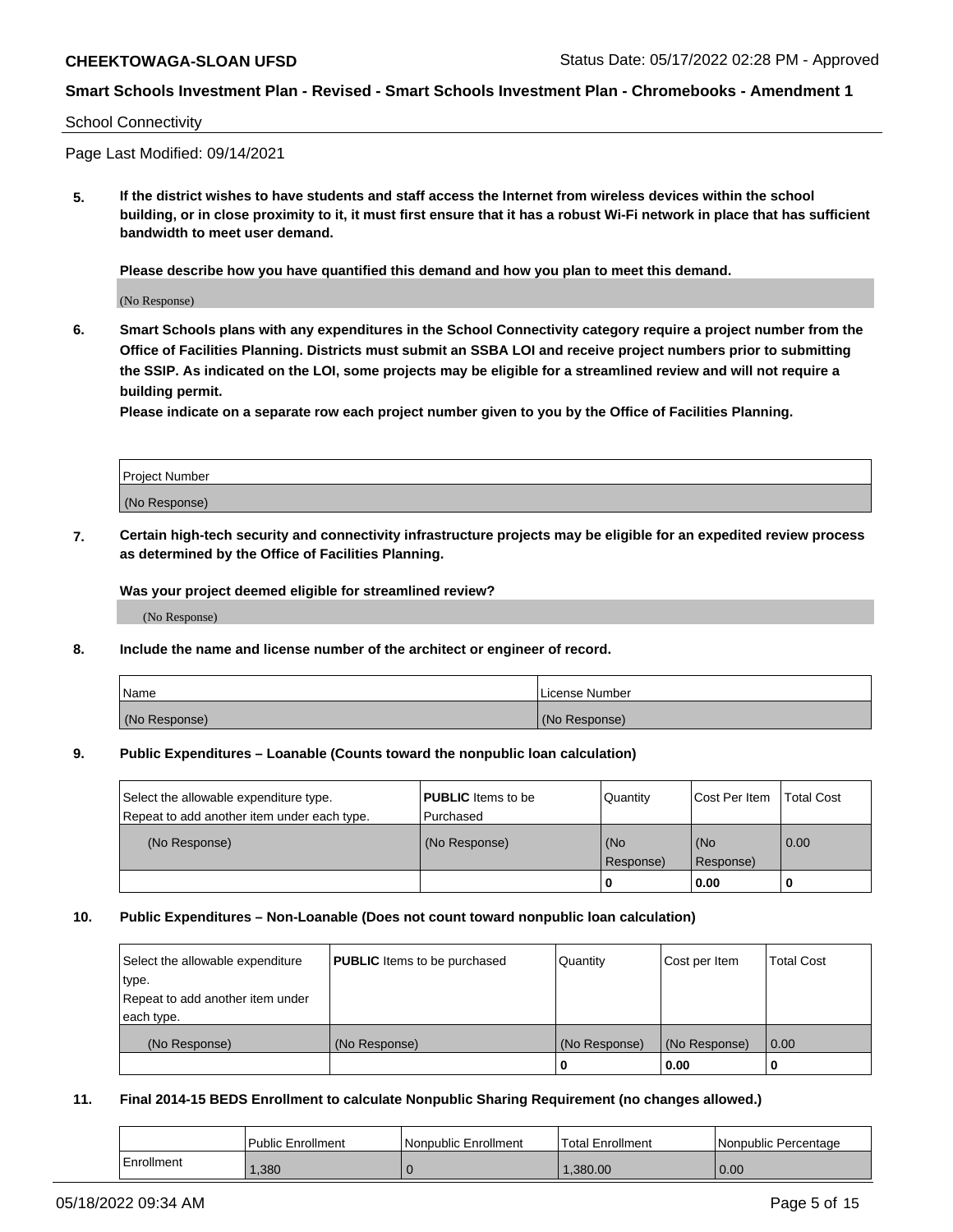# School Connectivity

Page Last Modified: 09/14/2021

# **12. Total Public Budget - Loanable (Counts toward the nonpublic loan calculation)**

|                                               | <b>Public Allocations</b> | <b>Estimated Nonpublic Loan</b><br>Amount | Estimated Total Sub-Allocations |
|-----------------------------------------------|---------------------------|-------------------------------------------|---------------------------------|
| Network/Access Costs                          | (No Response)             | 0.00                                      | 0.00                            |
| School Internal Connections and<br>Components | (No Response)             | 0.00                                      | 0.00                            |
| Other                                         | (No Response)             | 0.00                                      | 0.00                            |
| Totals:                                       | 0.00                      |                                           | 0                               |

## **13. Total Public Budget – Non-Loanable (Does not count toward the nonpublic loan calculation)**

|                                            | Sub-          |
|--------------------------------------------|---------------|
|                                            | Allocation    |
| Network/Access Costs                       | (No Response) |
| <b>Outside Plant Costs</b>                 | (No Response) |
| School Internal Connections and Components | (No Response) |
| <b>Professional Services</b>               | (No Response) |
| Testing                                    | (No Response) |
| <b>Other Upfront Costs</b>                 | (No Response) |
| <b>Other Costs</b>                         | (No Response) |
| Totals:                                    | 0.00          |

## **14. School Connectivity Totals**

|                          | Total Sub-Allocations |
|--------------------------|-----------------------|
| Total Loanable Items     | 0.00                  |
| Total Non-Ioanable Items | 0.00                  |
| Totals:                  | 0                     |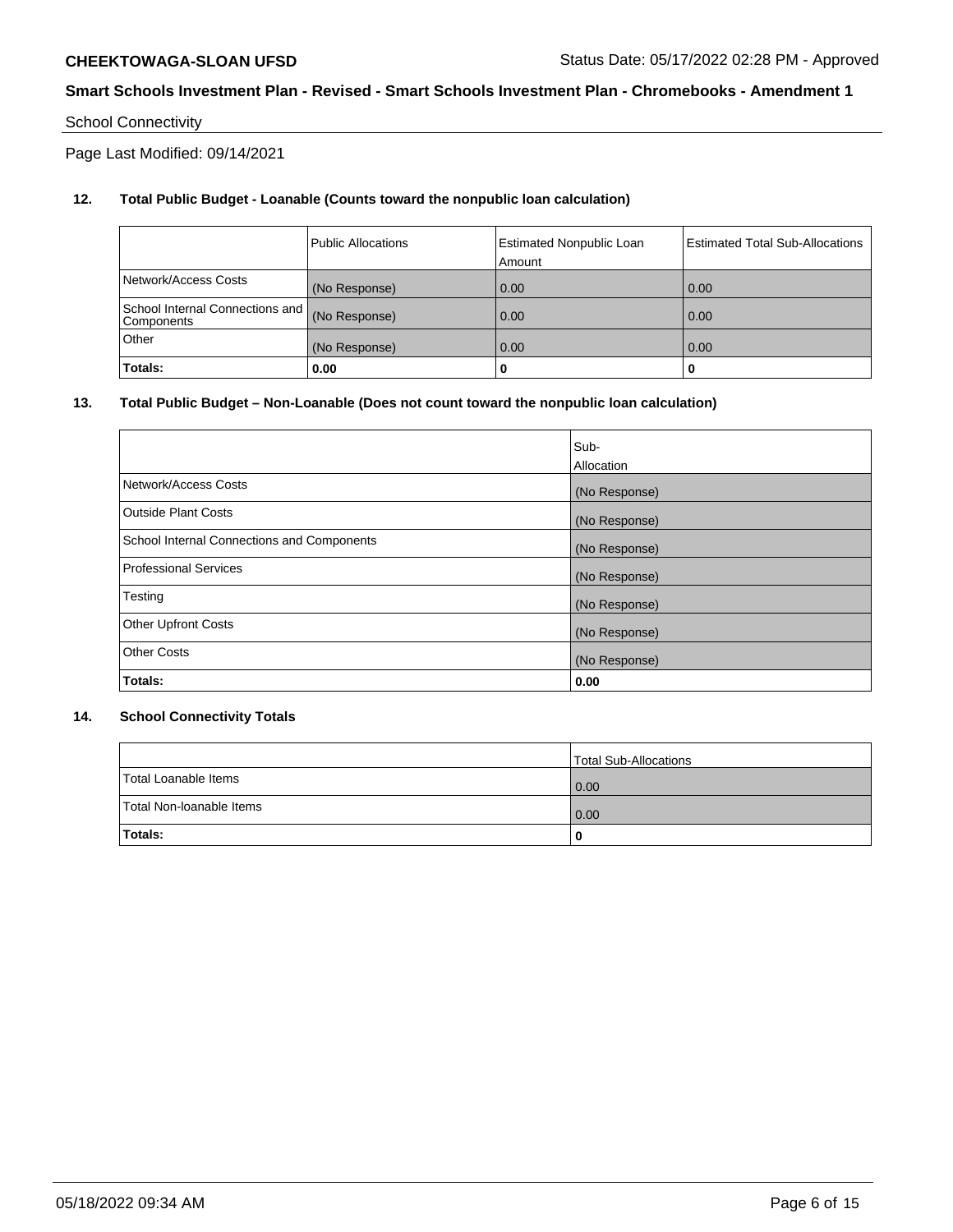Community Connectivity (Broadband and Wireless)

Page Last Modified: 09/14/2021

**1. Describe how you intend to use Smart Schools Bond Act funds for high-speed broadband and/or wireless connectivity projects in the community.**

(No Response)

**2. Please describe how the proposed project(s) will promote student achievement and increase student and/or staff access to the Internet in a manner that enhances student learning and/or instruction outside of the school day and/or school building.**

(No Response)

**3. Community connectivity projects must comply with all the necessary local building codes and regulations (building and related permits are not required prior to plan submission).**

 $\Box$  I certify that we will comply with all the necessary local building codes and regulations.

**4. Please describe the physical location of the proposed investment.**

(No Response)

**5. Please provide the initial list of partners participating in the Community Connectivity Broadband Project, along with their Federal Tax Identification (Employer Identification) number.**

| <b>Project Partners</b> | l Federal ID # |
|-------------------------|----------------|
| (No Response)           | (No Response)  |

**6. Please detail the type, quantity, per unit cost and total cost of the eligible items under each sub-category.**

| Select the allowable expenditure          | Item to be purchased | Quantity      | Cost per Item | <b>Total Cost</b> |
|-------------------------------------------|----------------------|---------------|---------------|-------------------|
| type.<br>Repeat to add another item under |                      |               |               |                   |
| each type.                                |                      |               |               |                   |
| (No Response)                             | (No Response)        | (No Response) | (No Response) | 0.00              |
|                                           |                      | 0             | 0.00          |                   |

**7. If you are submitting an allocation for Community Connectivity, complete this table.**

**Note that the calculated Total at the bottom of the table must equal the Total allocation for this category that you entered in the SSIP Overview overall budget.**

|                                    | Sub-Allocation |
|------------------------------------|----------------|
| Network/Access Costs               | (No Response)  |
| Outside Plant Costs                | (No Response)  |
| <b>Tower Costs</b>                 | (No Response)  |
| <b>Customer Premises Equipment</b> | (No Response)  |
| Professional Services              | (No Response)  |
| Testing                            | (No Response)  |
| <b>Other Upfront Costs</b>         | (No Response)  |
| <b>Other Costs</b>                 | (No Response)  |
| Totals:                            | 0.00           |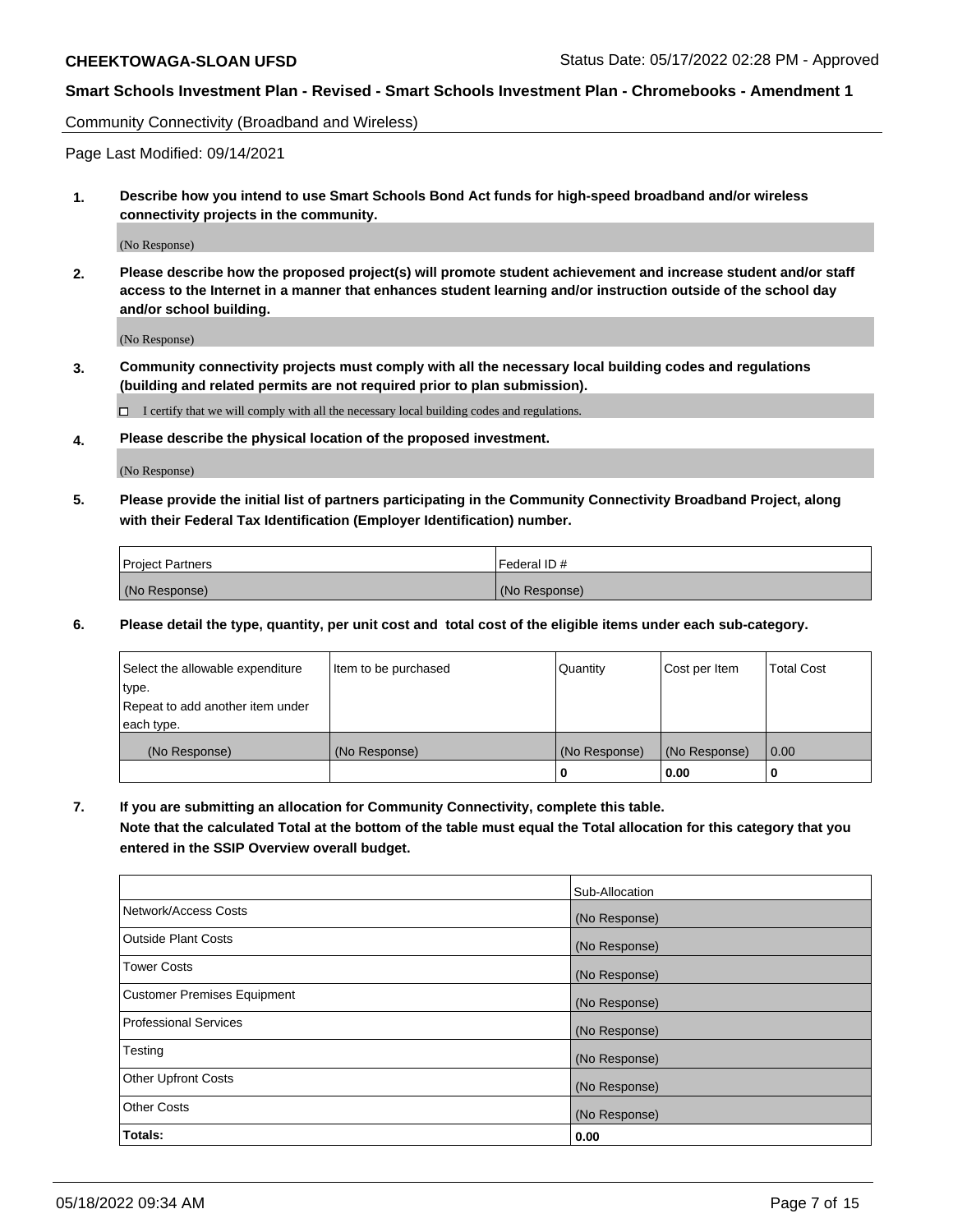## Classroom Learning Technology

Page Last Modified: 12/22/2021

**1. In order for students and faculty to receive the maximum benefit from the technology made available under the Smart Schools Bond Act, their school buildings must possess sufficient connectivity infrastructure to ensure that devices can be used during the school day. Smart Schools Investment Plans must demonstrate that sufficient infrastructure that meets the Federal Communications Commission's 100 Mbps per 1,000 students standard currently exists in the buildings where new devices will be deployed, or is a planned use of a portion of Smart Schools Bond Act funds, or is under development through another funding source.**

**Smart Schools Bond Act funds used for technology infrastructure or classroom technology investments must increase the number of school buildings that meet or exceed the minimum speed standard of 100 Mbps per 1,000 students and staff within 12 months. This standard may be met on either a contracted 24/7 firm service or a "burstable" capability. If the standard is met under the burstable criteria, it must be:**

**1. Specifically codified in a service contract with a provider, and**

**2. Guaranteed to be available to all students and devices as needed, particularly during periods of high demand, such as computer-based testing (CBT) periods.**

**Please describe how your district already meets or is planning to meet this standard within 12 months of plan submission.**

As of Summer 2019, there is a Wireless Device placed in each classroom and workspace in every area of the district. It meets the FCC's standards with 100 Mbps per 1,000 students. The District contracts all wireless services through Erie 1 BOCES, who provides maintenance and updates as needed through their Wide Area Network support team. We are using a 802.11ac Wave 2, which is approved on the Erie 1 BOCES standards list to be a rubust network. Since the addition of this network into the district in the Summer of 2019, there have not been any connectivity issues with our devices on the network. All areas are maintained via a 24/7 broadband service through BOCES and serviced as needed.

- **1a. If a district believes that it will be impossible to meet this standard within 12 months, it may apply for a waiver of this requirement, as described on the Smart Schools website. The waiver must be filed and approved by SED prior to submitting this survey.**
	- $\Box$  By checking this box, you are certifying that the school district has an approved waiver of this requirement on file with the New York State Education Department.
- **2. Connectivity Speed Calculator (Required). If the district currently meets the required speed, enter "Currently Met" in the last box: Expected Date When Required Speed Will be Met.**

|                         | l Number of | Reauired Speed | Current Speed in Expected Speed |                 | <b>Expected Date</b>                |
|-------------------------|-------------|----------------|---------------------------------|-----------------|-------------------------------------|
|                         | Students    | l in Mbps      | <b>Mbps</b>                     | Ito be Attained | When Required                       |
|                         |             |                |                                 |                 | Within 12 Months 1Speed Will be Met |
| <b>Calculated Speed</b> | 1.273       | 127.30         | 1000                            | 1000            | now                                 |

**3. If the district wishes to have students and staff access the Internet from wireless devices within the school building, or in close proximity to it, it must first ensure that it has a robust Wi-Fi network in place that has sufficient bandwidth to meet user demand.**

**Please describe how you have quantified this demand and how you plan to meet this demand.**

We have purchased a 802.11ac Wave 2 wireless solution that exceeds the current bandwidth needs. This wireless solution is dependent on the network infrastructure that has recently been implemented with bandwidth capabilities that exceed the users needs. Also, this wireless solution is dependent on an existing Internet service that also exceeds the needs of the users. We are able to determine this with the help of our local BOCES that provides us with daily monitoring of user bandwidth.

**4. All New York State public school districts are required to complete and submit an Instructional Technology Plan survey to the New York State Education Department in compliance with Section 753 of the Education Law and per Part 100.12 of the Commissioner's Regulations.**

**Districts that include educational technology purchases as part of their Smart Schools Investment Plan must have a submitted and approved Instructional Technology Plan survey on file with the New York State Education Department.**

 $\boxtimes$  By checking this box, you are certifying that the school district has an approved Instructional Technology Plan survey on file with the New York State Education Department.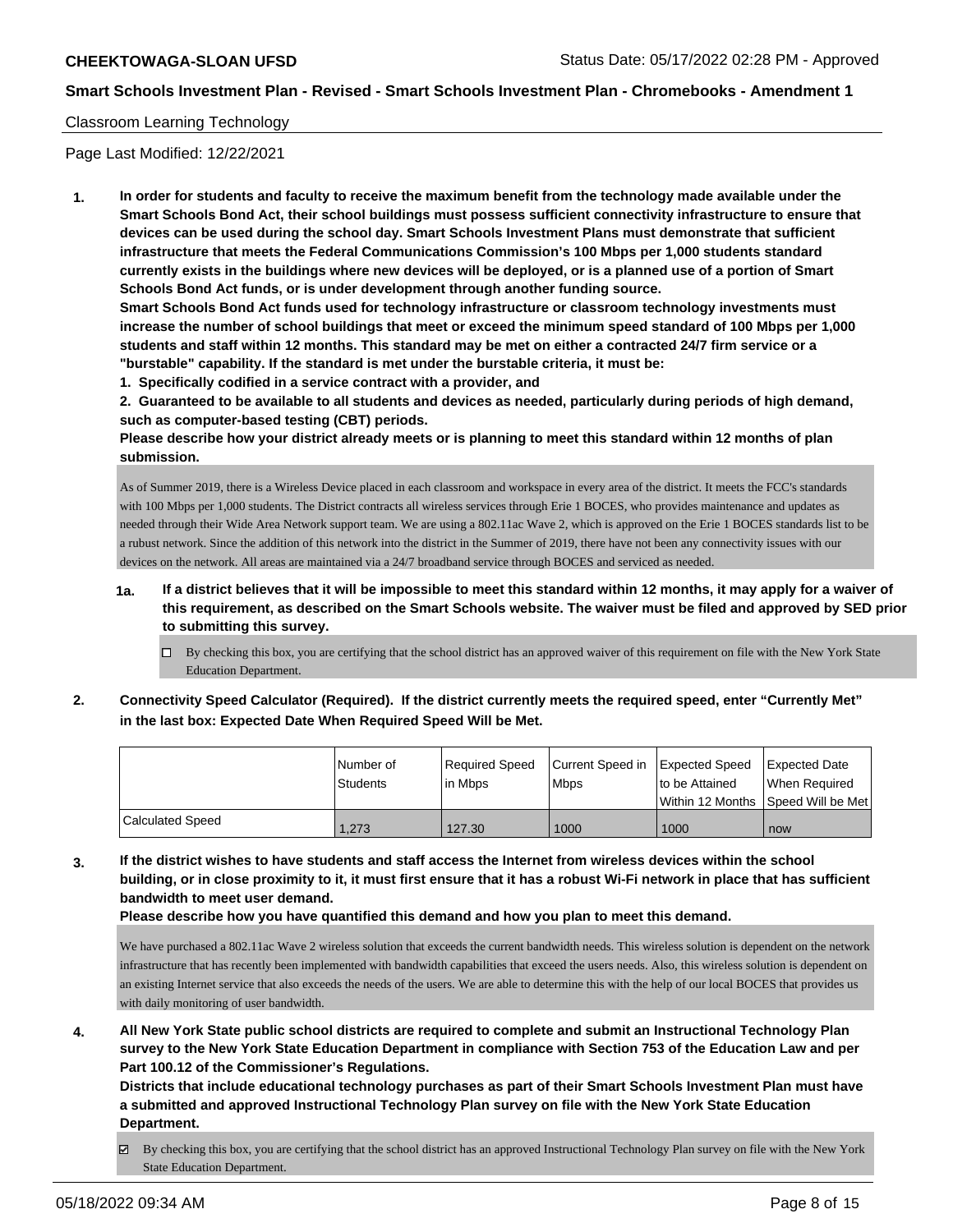## Classroom Learning Technology

Page Last Modified: 12/22/2021

**5. Describe the devices you intend to purchase and their compatibility with existing or planned platforms or systems. Specifically address the adequacy of each facility's electrical, HVAC and other infrastructure necessary to install and support the operation of the planned technology.**

We plan to purchase replacement Chromebooks for our outdated 1:1 devices for students. At the Pre-K to 5th-grade level, they will be housed on a cart, which will charge at each student's homeroom. There are adequate power sources in the classrooms to support the carts and Chromebooks. To utilize the Chromebooks, they will be accessible via the Wireless system, with an access point in each classroom and workspace. These devices are also able to be taken home in the event of mandated remote instruction.

At the 6-12 level, students have Chromebooks distributed to them on the first day of school. They maintain the Chromebooks for the year and return them to the schools on the last day of student attendance.

- **6. Describe how the proposed technology purchases will:**
	- **> enhance differentiated instruction;**
	- **> expand student learning inside and outside the classroom;**
	- **> benefit students with disabilities and English language learners; and**
	- **> contribute to the reduction of other learning gaps that have been identified within the district.**

**The expectation is that districts will place a priority on addressing the needs of students who struggle to succeed in a rigorous curriculum. Responses in this section should specifically address this concern and align with the district's Instructional Technology Plan (in particular Question 2 of E. Curriculum and Instruction: "Does the district's instructional technology plan address the needs of students with disabilities to ensure equitable access to instruction, materials and assessments?" and Question 3 of the same section: "Does the district's instructional technology plan address the provision of assistive technology specifically for students with disabilities to ensure access to and participation in the general curriculum?")**

**In addition, describe how the district ensures equitable access to instruction, materials and assessments and participation in the general curriculum for both SWD and English Language Learners/Multilingual Learners (ELL/MLL) students.**

**Please note: If this plan has been identified as a Remote Learning Plan to be submitted and reviewed on an expedited basis, the district should explain how this plan will facilitate remote and hybrid learning, in lieu of responding to the question above.**

By purchasing Chromebooks for every student to utilize, instruction will be enhanced. Teachers can utilize a "flipped classroom" model so that students can view assignments, videos, questions and other appropriate materials electronically. Teachers can expand the use of Google Classroom to allow students to respond to lessons, and can assess students in real time since all students will have access to a Chromebook. In addition, teachers could explore innovative teaching such as using the inquiry model, therefore differentiating instruction because students will be exploring topics and issues that interest them, and they will have the devices to research and view an infinite number of resources. One primary use of the Chromebooks will be Google Classroom. This connects learning both inside and outside of the classroom because students can access their work from any device by logging in through their Google accounts. Teachers can view written work or presentations from any device as well, and comment on student work directly in Google. This makes for seamless learning and increases the technology skills of students to prepare for college, career and beyond. Students who have disabilities and are English language learners will benefit tremendously from having a device. They could use apps that use voice to text for written assignments, or other adaptable technology applications. Having access to videos and other multimedia avenues will allow for students to view real-life resources and connect to the curriculum and standards. In our district, we have identified learning gaps both in ELA and Math. Students will be required to take their assessments on the computer in the coming years, and by each having their own devices they can practice taking assessments on the computer and later apply it to the state assessments. In addition, students will be able to use their devices to participate in online games, videos, presentations, and other resources that go beyond the scope of a textbook or workbook. This will lead to greater achievement in all academic areas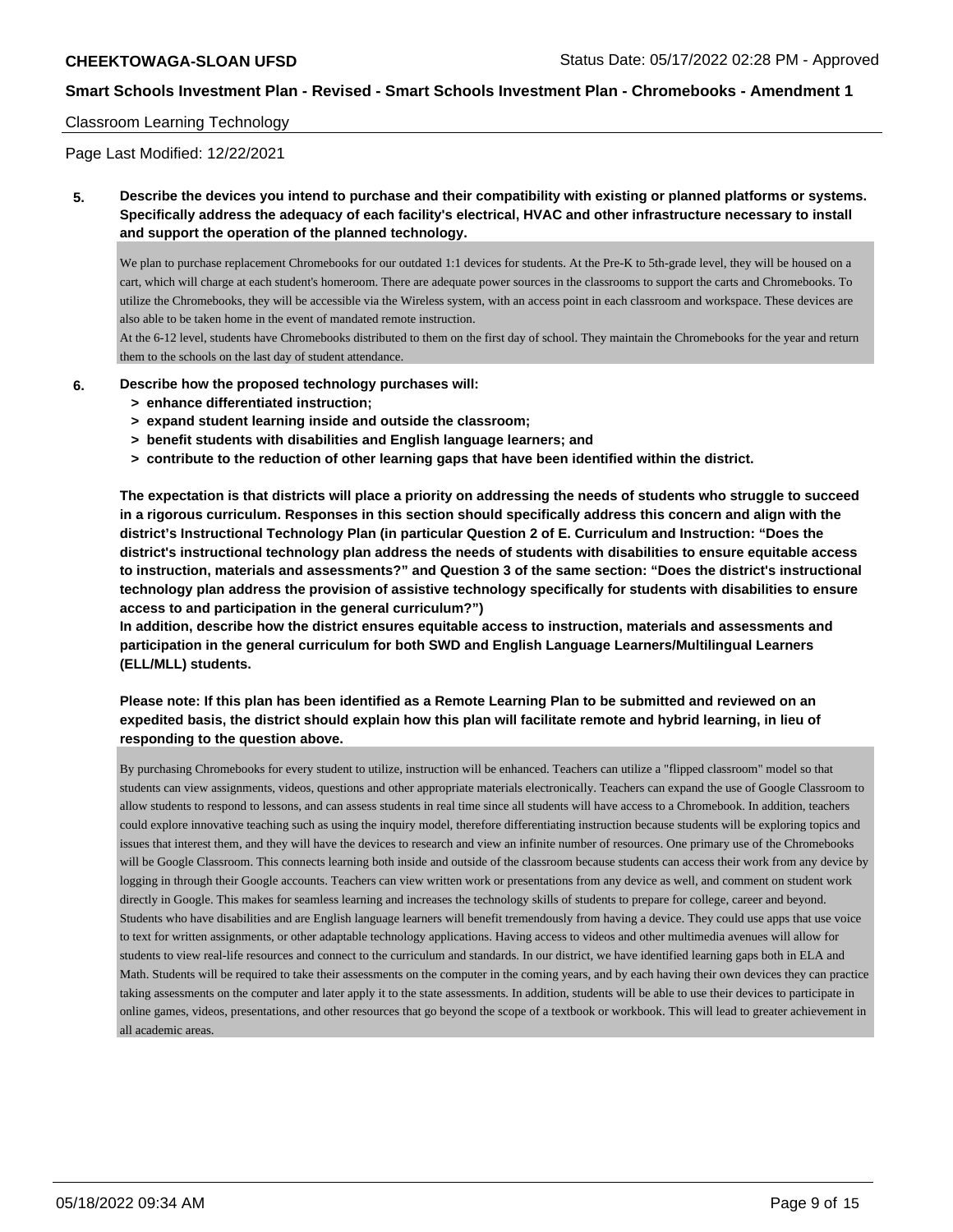## Classroom Learning Technology

Page Last Modified: 12/22/2021

**7. Where appropriate, describe how the proposed technology purchases will enhance ongoing communication with parents and other stakeholders and help the district facilitate technology-based regional partnerships, including distance learning and other efforts.**

Communication will be enhanced greatly with the addition of 1:1 Chromebooks for students. All students have a google account through the district, allowing teachers to utilize Google Classroom right through the Chromebooks. They will be able to post assignments, assessments, and other interactive materials such as videos and links to websites, blogs, articles, etc. Students will be able to log into their Google accounts from home and show their parents what they are working on in class. The use of the Chromebooks in the classrooms will also allow for documents to be shared easily with other teachers, collaboration across subject areas, and seamless transition into each school year so that teachers can view previous work that students have completed.

**8. Describe the district's plan to provide professional development to ensure that administrators, teachers and staff can employ the technology purchased to enhance instruction successfully.**

**Note: This response should be aligned and expanded upon in accordance with your district's response to Question 1 of F. Professional Development of your Instructional Technology Plan: "Please provide a summary of professional development offered to teachers and staff, for the time period covered by this plan, to support technology to enhance teaching and learning. Please include topics, audience and method of delivery within your summary."**

**Please note: If this plan has been identified as a Remote Learning Plan to be submitted and reviewed on an expedited basis, the district should provide a statement confirming that the district has provided or will provide professional development on these devices to its staff, in lieu of responding to the question above.**

In the District Instructional Technology Plan, there is a professional development goal that states: Professional Development and Technology Integration: Increase the knowledge of the students and teachers use of technology to improve teaching and learning, interact successfully in a 21st Century skill environment and achieve the district goals; provide educators with the necessary professional development in order to implement a 21st Century culture of learning. For this Chromebook initiative, the District will collaborate with Erie 1 BOCES and in-district personnel to provide ongoing professional development in how to utilize Google Classroom, and also on the latest apps and websites that can enhance the learning process in the classroom. This will take place throughout the 2019-2020 school year and subsequent years. There are 4 dates per building (16 total) where teachers will have access to professional development.

- **9. Districts must contact one of the SUNY/CUNY teacher preparation programs listed on the document on the left side of the page that supplies the largest number of the district's new teachers to request advice on innovative uses and best practices at the intersection of pedagogy and educational technology.**
	- By checking this box, you certify that you have contacted the SUNY/CUNY teacher preparation program that supplies the largest number of your new teachers to request advice on these issues.
	- **9a. Please enter the name of the SUNY or CUNY Institution that you contacted.**

Buffalo State College

**9b. Enter the primary Institution phone number.**

716-878-4000

**9c. Enter the name of the contact person with whom you consulted and/or will be collaborating with on innovative uses of technology and best practices.**

Dr. James Cercone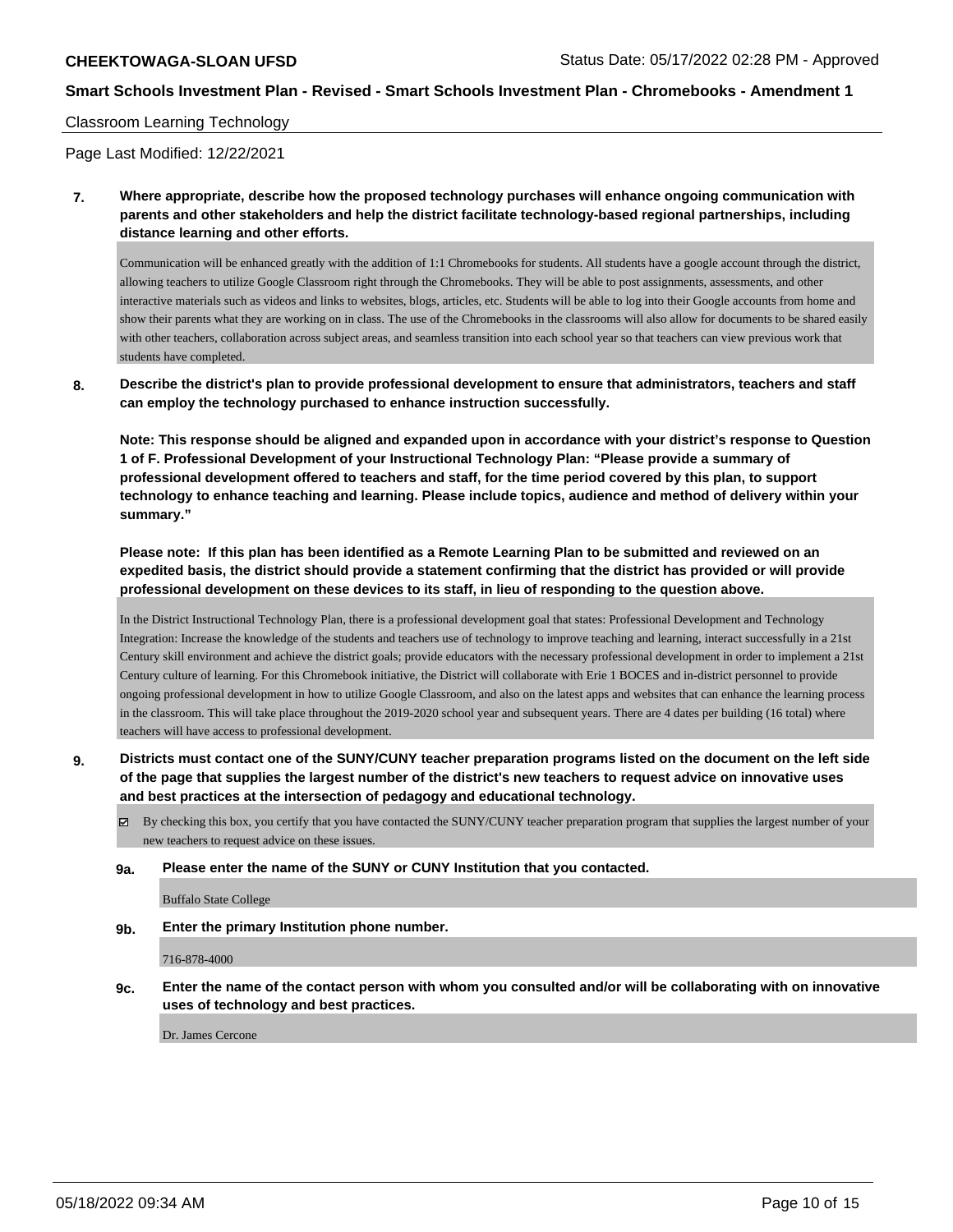## Classroom Learning Technology

Page Last Modified: 12/22/2021

**10. To ensure the sustainability of technology purchases made with Smart Schools funds, districts must demonstrate a long-term plan to maintain and replace technology purchases supported by Smart Schools Bond Act funds. This sustainability plan shall demonstrate a district's capacity to support recurring costs of use that are ineligible for Smart Schools Bond Act funding such as device maintenance, technical support, Internet and wireless fees, maintenance of hotspots, staff professional development, building maintenance and the replacement of incidental items. Further, such a sustainability plan shall include a long-term plan for the replacement of purchased devices and equipment at the end of their useful life with other funding sources.**

 $\boxtimes$  By checking this box, you certify that the district has a sustainability plan as described above.

**11. Districts must ensure that devices purchased with Smart Schools Bond funds will be distributed, prepared for use, maintained and supported appropriately. Districts must maintain detailed device inventories in accordance with generally accepted accounting principles.**

 $\boxtimes$  By checking this box, you certify that the district has a distribution and inventory management plan and system in place.

## **12. Please detail the type, quantity, per unit cost and total cost of the eligible items under each sub-category.**

| Select the allowable expenditure | Item to be Purchased                                        | Quantity | Cost per Item | <b>Total Cost</b> |
|----------------------------------|-------------------------------------------------------------|----------|---------------|-------------------|
| type.                            |                                                             |          |               |                   |
| Repeat to add another item under |                                                             |          |               |                   |
| each type.                       |                                                             |          |               |                   |
| <b>Laptop Computers</b>          | Chromebooks Dell 3100 TCH N4020<br>1.1G 32G 11              | 810      | 54.00         | 43.740.00         |
| <b>Other Costs</b>               | Google Chrome Management License                            | 810      | 8.00          | 6.480.00          |
| <b>Other Costs</b>               | <b>Ergotron Charging Carts</b>                              | 27       | $-1,220.00$   | $-32,940.00$      |
| <b>Other Costs</b>               | HP 3y Warranty                                              | 810      | $-25.20$      | $-20,412.00$      |
| <b>Other Costs</b>               | Gumdrop Cases for the Dell 3100 TCH   810<br>N4020 1.1G 32G |          | 50.00         | 40,500.00         |
|                                  |                                                             | 3,267    | $-1,133.20$   | 37,368            |

### **13. Final 2014-15 BEDS Enrollment to calculate Nonpublic Sharing Requirement (no changes allowed.)**

|            | l Public Enrollment | Nonpublic Enrollment | l Total Enrollment | Nonpublic<br>l Percentage |
|------------|---------------------|----------------------|--------------------|---------------------------|
| Enrollment | ,380                |                      | 1.380.00           | 0.00                      |

### **14. If you are submitting an allocation for Classroom Learning Technology complete this table.**

|                          | Public School Sub-Allocation | <b>Estimated Nonpublic Loan</b><br>Amount | <b>Estimated Total Public and</b><br>Nonpublic Sub-Allocation |
|--------------------------|------------------------------|-------------------------------------------|---------------------------------------------------------------|
|                          |                              | (Based on Percentage Above)               |                                                               |
| Interactive Whiteboards  | (No Response)                | 0.00                                      | 0.00                                                          |
| <b>Computer Servers</b>  | (No Response)                | 0.00                                      | 0.00                                                          |
| <b>Desktop Computers</b> | (No Response)                | 0.00                                      | 0.00                                                          |
| <b>Laptop Computers</b>  | 43,740.00                    | 0.00                                      | 43.740.00                                                     |
| <b>Tablet Computers</b>  | (No Response)                | 0.00                                      | 0.00                                                          |
| <b>Other Costs</b>       | $-6,372.00$                  | $-0.00$                                   | $-6,372.00$                                                   |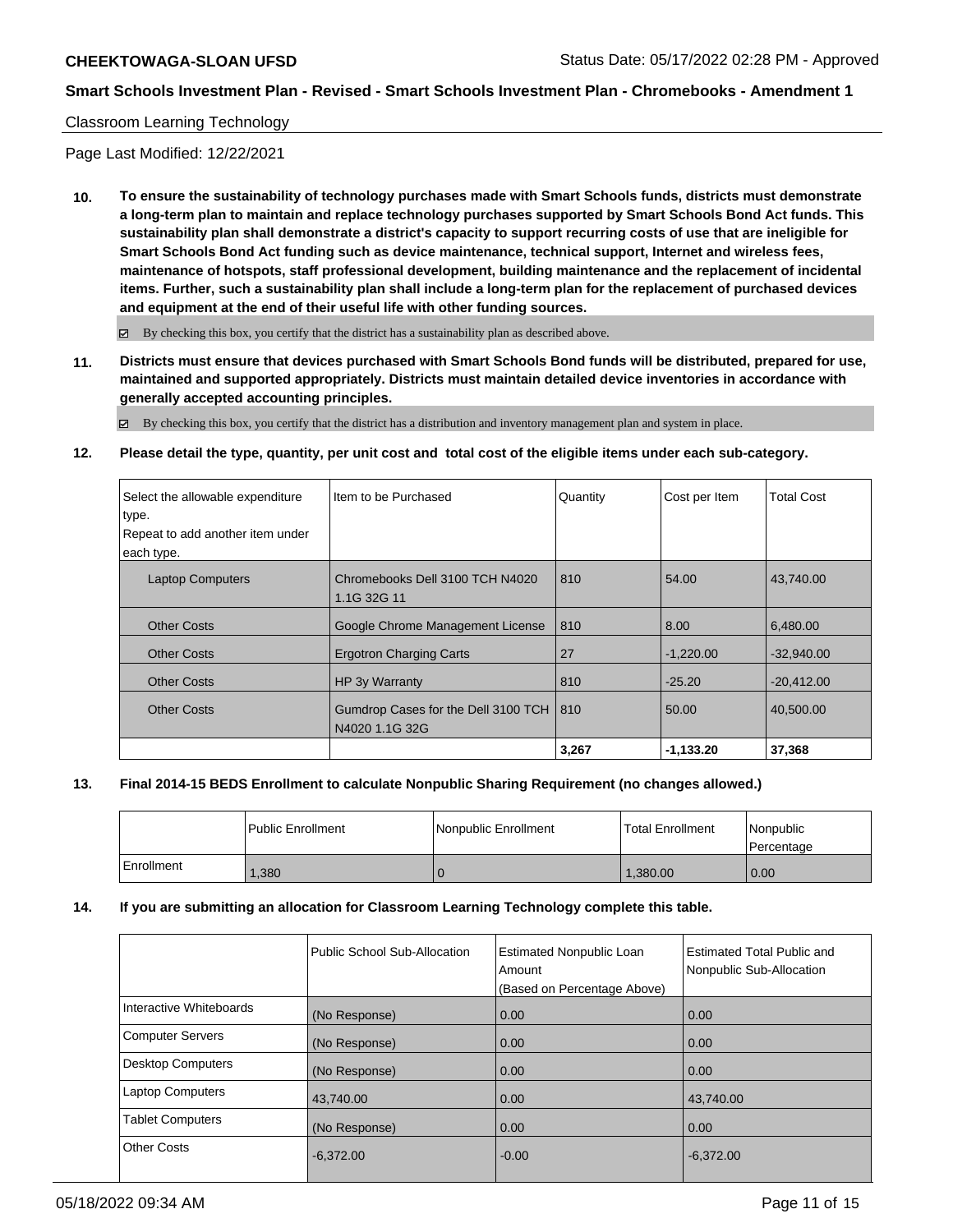# Classroom Learning Technology

Page Last Modified: 12/22/2021

|         | Public School Sub-Allocation | <b>Estimated Nonpublic Loan</b> | Estimated Total Public and |
|---------|------------------------------|---------------------------------|----------------------------|
|         |                              | l Amount                        | Nonpublic Sub-Allocation   |
|         |                              | (Based on Percentage Above)     |                            |
| Totals: | 37.368.00                    | C                               | 37.368                     |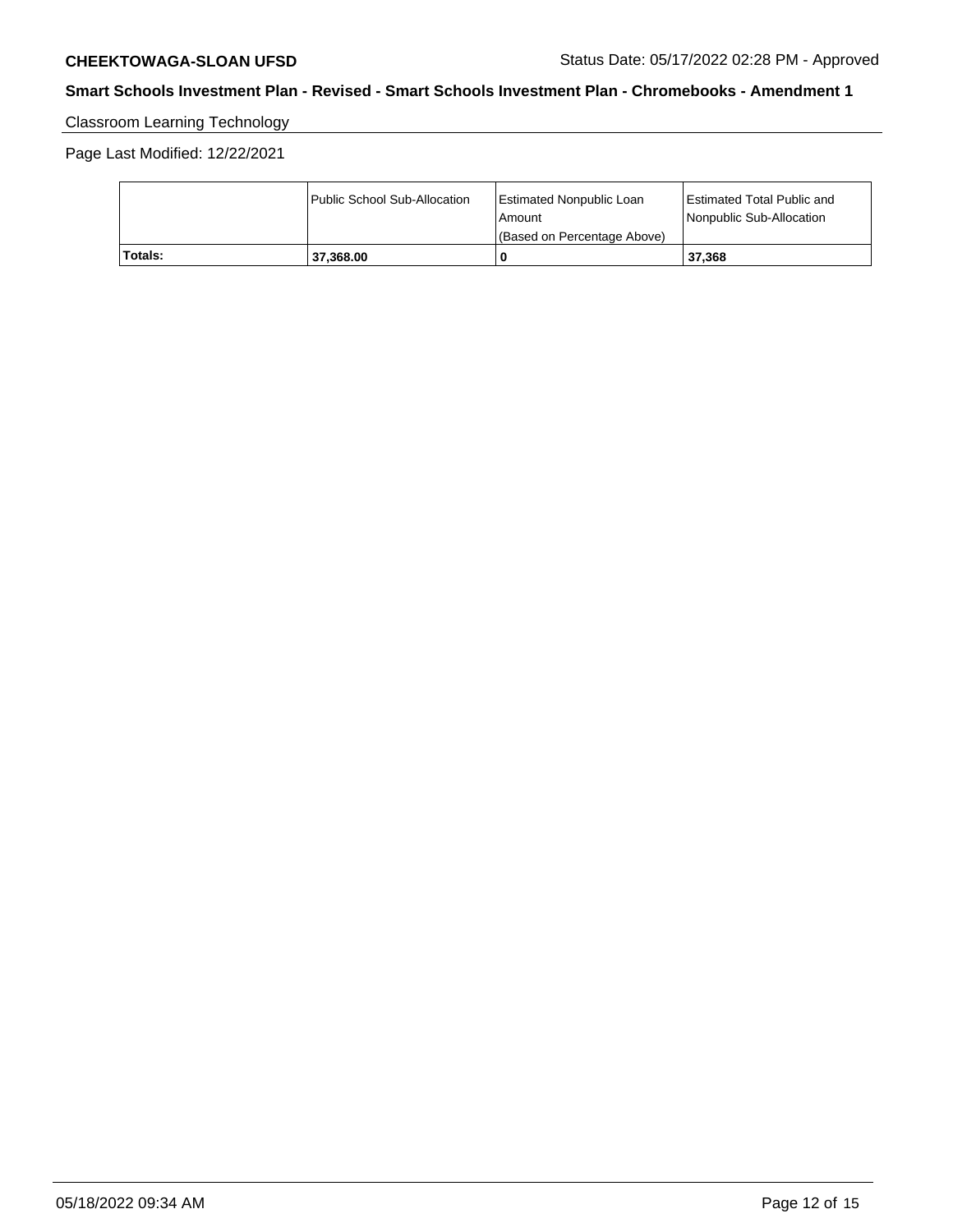### Pre-Kindergarten Classrooms

Page Last Modified: 09/14/2021

**1. Provide information regarding how and where the district is currently serving pre-kindergarten students and justify the need for additional space with enrollment projections over 3 years.**

(No Response)

- **2. Describe the district's plan to construct, enhance or modernize education facilities to accommodate prekindergarten programs. Such plans must include:**
	- **Specific descriptions of what the district intends to do to each space;**
	- **An affirmation that new pre-kindergarten classrooms will contain a minimum of 900 square feet per classroom;**
	- **The number of classrooms involved;**
	- **The approximate construction costs per classroom; and**
	- **Confirmation that the space is district-owned or has a long-term lease that exceeds the probable useful life of the improvements.**

(No Response)

**3. Smart Schools Bond Act funds may only be used for capital construction costs. Describe the type and amount of additional funds that will be required to support ineligible ongoing costs (e.g. instruction, supplies) associated with any additional pre-kindergarten classrooms that the district plans to add.**

(No Response)

**4. All plans and specifications for the erection, repair, enlargement or remodeling of school buildings in any public school district in the State must be reviewed and approved by the Commissioner. Districts that plan capital projects using their Smart Schools Bond Act funds will undergo a Preliminary Review Process by the Office of Facilities Planning.**

**Please indicate on a separate row each project number given to you by the Office of Facilities Planning.**

| Project Number |  |
|----------------|--|
| (No Response)  |  |

**5. Please detail the type, quantity, per unit cost and total cost of the eligible items under each sub-category.**

| Select the allowable expenditure          | Item to be purchased | Quantity      | Cost per Item | <b>Total Cost</b> |
|-------------------------------------------|----------------------|---------------|---------------|-------------------|
| type.<br>Repeat to add another item under |                      |               |               |                   |
| each type.                                |                      |               |               |                   |
| (No Response)                             | (No Response)        | (No Response) | (No Response) | 0.00              |
|                                           |                      | o             | 0.00          |                   |

**6. If you have made an allocation for Pre-Kindergarten Classrooms, complete this table.**

**Note that the calculated Total at the bottom of the table must equal the Total allocation for this category that you entered in the SSIP Overview overall budget.**

|                                          | Sub-Allocation |
|------------------------------------------|----------------|
| Construct Pre-K Classrooms               | (No Response)  |
| Enhance/Modernize Educational Facilities | (No Response)  |
| <b>Other Costs</b>                       | (No Response)  |
| Totals:                                  | 0.00           |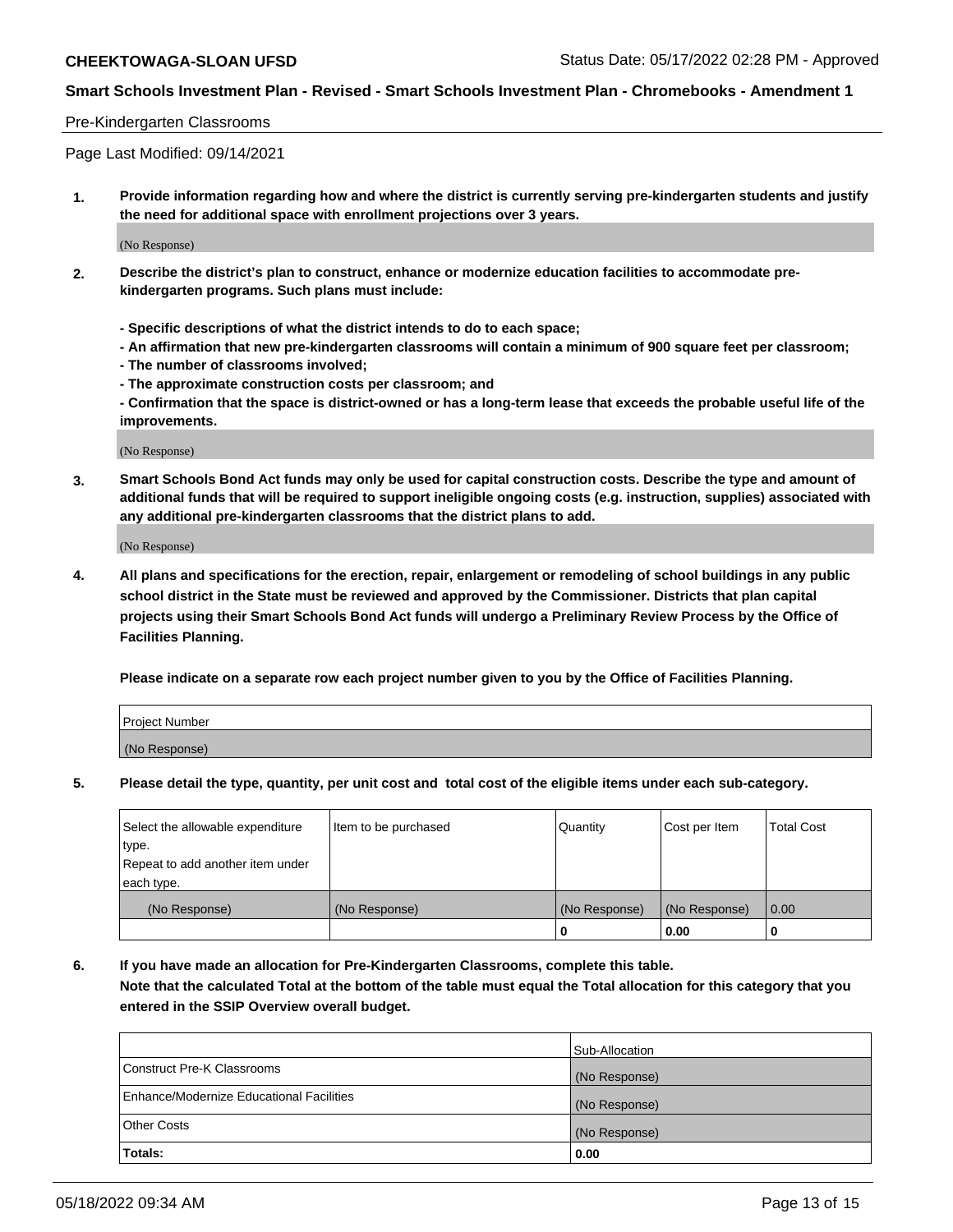#### Replace Transportable Classrooms

Page Last Modified: 09/14/2021

**1. Describe the district's plan to construct, enhance or modernize education facilities to provide high-quality instructional space by replacing transportable classrooms.**

(No Response)

**2. All plans and specifications for the erection, repair, enlargement or remodeling of school buildings in any public school district in the State must be reviewed and approved by the Commissioner. Districts that plan capital projects using their Smart Schools Bond Act funds will undergo a Preliminary Review Process by the Office of Facilities Planning.**

**Please indicate on a separate row each project number given to you by the Office of Facilities Planning.**

| <b>Project Number</b> |  |
|-----------------------|--|
| (No Response)         |  |

**3. For large projects that seek to blend Smart Schools Bond Act dollars with other funds, please note that Smart Schools Bond Act funds can be allocated on a pro rata basis depending on the number of new classrooms built that directly replace transportable classroom units.**

**If a district seeks to blend Smart Schools Bond Act dollars with other funds describe below what other funds are being used and what portion of the money will be Smart Schools Bond Act funds.**

(No Response)

**4. Please detail the type, quantity, per unit cost and total cost of the eligible items under each sub-category.**

| Select the allowable expenditure | Item to be purchased | Quantity      | Cost per Item | <b>Total Cost</b> |
|----------------------------------|----------------------|---------------|---------------|-------------------|
| type.                            |                      |               |               |                   |
| Repeat to add another item under |                      |               |               |                   |
| each type.                       |                      |               |               |                   |
| (No Response)                    | (No Response)        | (No Response) | (No Response) | 0.00              |
|                                  |                      | U             | 0.00          |                   |

**5. If you have made an allocation for Replace Transportable Classrooms, complete this table.**

**Note that the calculated Total at the bottom of the table must equal the Total allocation for this category that you entered in the SSIP Overview overall budget.**

|                                                | Sub-Allocation |
|------------------------------------------------|----------------|
| Construct New Instructional Space              | (No Response)  |
| Enhance/Modernize Existing Instructional Space | (No Response)  |
| <b>Other Costs</b>                             | (No Response)  |
| Totals:                                        | 0.00           |